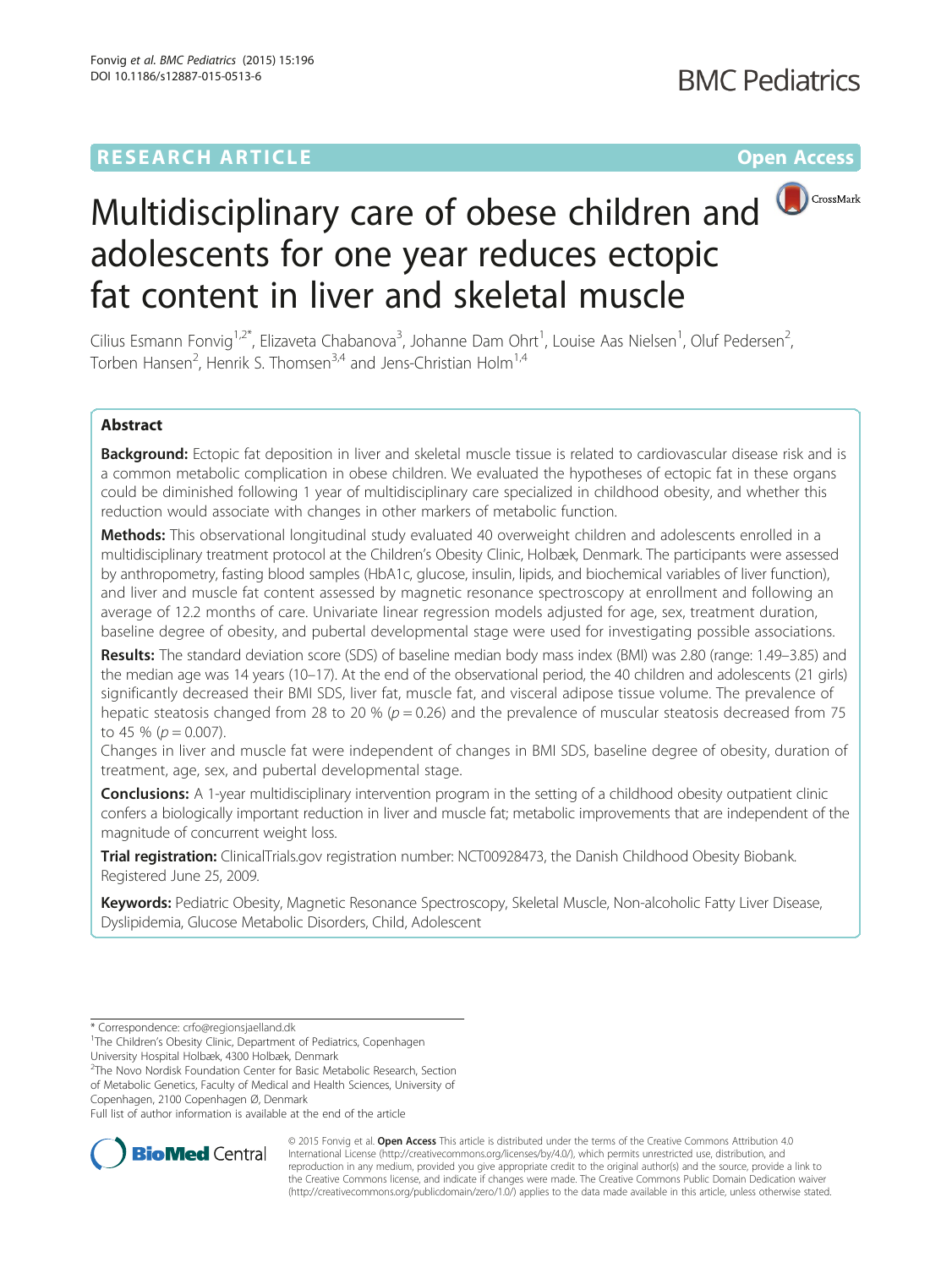#### Background

Hepatic and muscular steatosis are common metabolic abnormalities in obese children [\[1, 2](#page-7-0)]. Childhood onset accumulation of ectopic fat in liver and skeletal muscle indicates an increased cardiovascular disease risk including dyslipidemia and insulin resistance [[3](#page-8-0)–[8\]](#page-8-0), the latter being a metabolic abnormality that precedes the development of type 2 diabetes [\[9](#page-8-0)].

Several methods can assess the content of ectopic lipid accumulation, including computed tomography, ultrasound, tissue biopsies, proton magnetic resonance spectroscopy (MRS), and magnetic resonance imaging (MRI) [[10\]](#page-8-0). The non-invasive and non-ionizing MRS is considered gold standard in muscle lipid quantification [[10\]](#page-8-0) and may in the future replace liver biopsies as the gold standard in the quantification of liver fat, although it is not providing information regarding histological alterations [\[10](#page-8-0)–[12](#page-8-0)].

Studies on treatment of ectopic fat accumulation in childhood mainly address hepatic steatosis and the existing literature proposes lifestyle intervention and weight loss as the therapeutics of choice [[13, 14\]](#page-8-0). Despite the increasing prevalence in pediatric hepatic steatosis, a targeted treatment strategy of this condition has yet to be established, and the potential future increase in a broad array of liver and muscular steatosis-related morbidities calls for further progress in this field of research [[13](#page-8-0), [14](#page-8-0)].

The outlined multidisciplinary care protocol to combat obesity has previously been reported to associate with reduction of body mass index (BMI) standard deviation score (SDS) in a study of 492 overweight and obese children and youths [[15\]](#page-8-0) and with improved fasting serum lipid profiles in a study of 240 overweight and obese children and youths [\[16](#page-8-0)].

The objective of this 1-year observational study was to investigate the impact of the multidisciplinary care protocol practiced in our outpatient clinic of childhood obesity with a focus on changes in ectopic deposition of fat in the liver and skeletal muscles. We hypothesized that ectopic fat in these organs could be reduced following 1 year of childhood obesity treatment, and that this reduction would associate with changes in other markers of metabolic function.

#### Methods

#### Study population

From August 2009 to October 2014, 1406 overweight children and adolescents were enrolled in treatment at The Children's Obesity Clinic, Department of Pediatrics, Copenhagen University Hospital Holbæk, Denmark [\[15](#page-8-0)]. Of these, 398 were offered an MR-scan at the time of treatment start, and hereof 92 were subsequently offered a follow-up MR-scan after 1 year of treatment. The inclusion criteria were i) 8–18 years of age at enrollment, ii) enrollment in childhood obesity treatment, iii) each of the two MR assessments of liver and muscle lipid accumulation (at baseline and at follow-up) should have concomitant anthropometric and biochemical measures within a 60 days period, and iv) a baseline BMI SDS above 1.28, which corresponds to the  $90<sup>th</sup>$  percentile according to Danish age- and sex-adjusted references [[17\]](#page-8-0). The exclusion criteria were i) a body weight above 135 kg, which was the maximum capacity of the MR scanner, ii) inability to remain quiet in the MR machine during the 45 minutes scan time, iii) presence of other liver diseases, iv) development of type 2 diabetes mellitus during the treatment period, or v) an alcohol consumption of more than 140 g/week.

#### Treatment

The Children's Obesity Clinic is a chronic care, multidisciplinary, best-practice, hospital-based, outpatient, childhood obesity treatment center involving a staff core of pediatricians, dieticians, nurses, psychologists, social workers, secretaries, and research technicians [[15](#page-8-0)]. Some baseline examinations are performed as in-patient admissions. Children and adolescents are referred for treatment from their general practitioners, school- and community based doctors, or pediatricians (at hospitals or private practices) from all over Denmark. At inclusion, a pediatrician sees the child and family for 1 hour, where the medical history and a physical examination of the child are performed. At this visit the child and family are introduced to the treatment protocol, which is a family-centered approach involving behavior-modifying techniques, where the child and family receive an individually tailored and thorough plan of lifestyle advices [[15](#page-8-0)]. This plan addresses sugar and fat intake, sources of nutrition, activity, inactivity, psychosocial capabilities, disturbed eating behaviors, sleeping disorders, hygiene, allowances, and more [\[15](#page-8-0)]. The child and family are scheduled to consult a pediatrician on an annual basis and a pediatric nurse, dietician, and/or psychologist as needed. The treatment plan is evaluated at every visit. Each family is on average seen in the clinic every 6.5 weeks, with a mean of 5.4 hours of health professional time spent on each patient per year [\[15](#page-8-0)].

The treatment protocol for the Children's Obesity Clinic is described in detail by Holm et al. [[15\]](#page-8-0), and the appendix "Information to the readers" is furthermore available from the authors.

#### Anthropometry

Body weight was measured to the nearest 0.1 kg on a Tanita digital medical scale (WB-100 MA; Tanita Corp., Tokyo, Japan). Height was measured to the nearest 1 mm by a stadiometer. Weight and height were measured with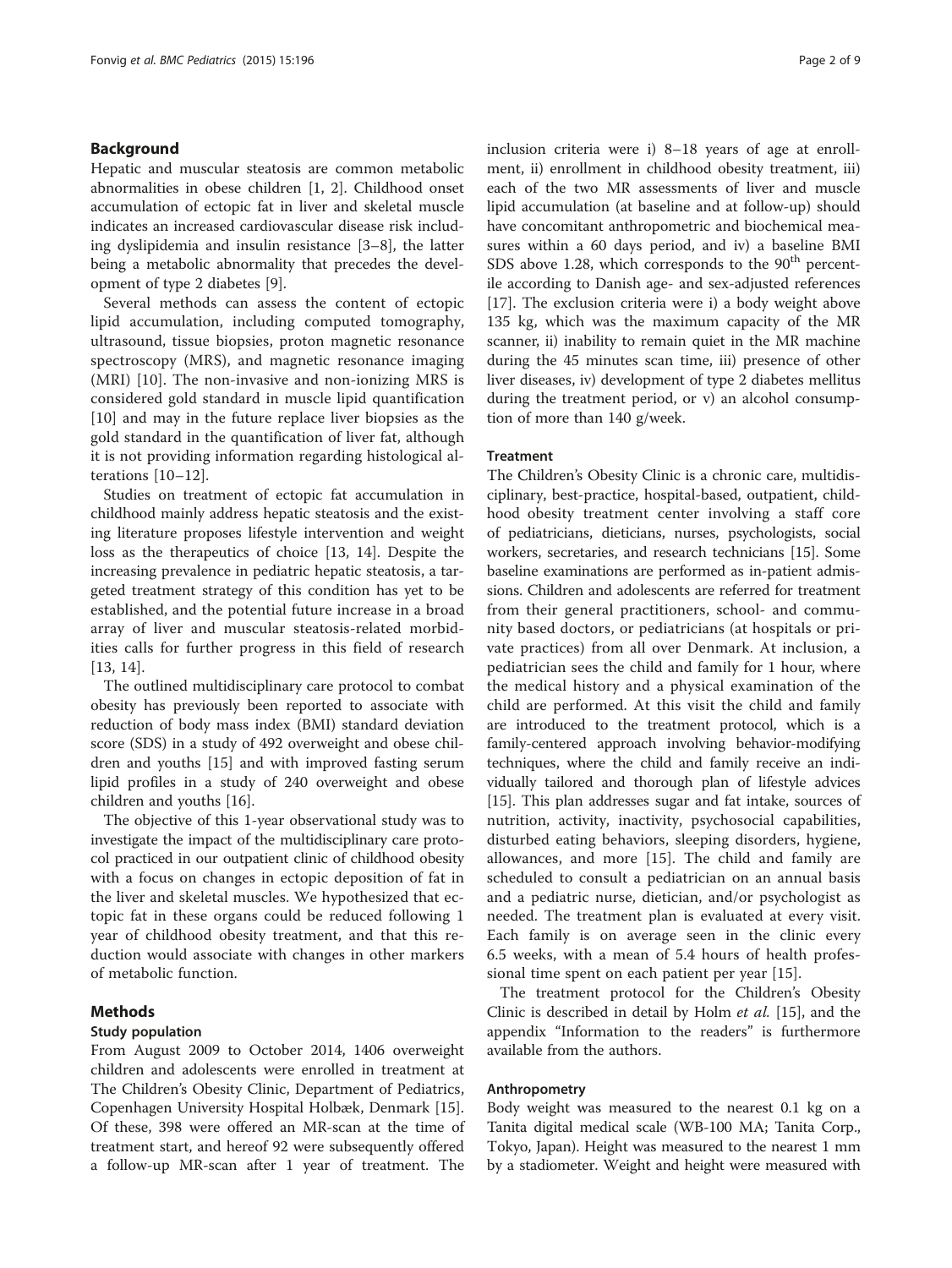bare feet in underwear or light indoor clothing. BMI was calculated as weight divided by height squared (kg/m<sup>2</sup>). The BMI SDS was calculated by the LMS method by converting BMI into a normal distribution by sex and age using the median coefficient of variation and a measure of the skewness [[18](#page-8-0)] based on the Box-Cox power plot based on Danish BMI charts [\[17\]](#page-8-0).

#### Pubertal development

The pubertal stage was determined at baseline by a trained pediatrician using the classification of Tanner [[19](#page-8-0)]. In boys, the developmental stages of pubic hair and genitals were determined, and testes size was determined by an orchidometer. In girls, the developmental stages of breasts and pubic hair were determined.

#### MR spectroscopy and imaging

MR measurements were performed on a 3.0 T MR imaging system (Achieva, Philips Medical Systems, Best, The Netherlands) using a SENSE cardiac coil and the data post processing was performed by an experienced MR physicist. The participants were examined in the supine position. Liver fat content (LFC) and muscle fat content (MFC) were measured by MRS. MFC was measured in the psoas muscle. Visceral adipose tissue (VAT) and subcutaneous adipose tissue (SAT) volumes were measured by MRI, assessed from a transverse slice of 10 mm thickness at the level of the third lumbar vertebra. The details of the applied methodology of MRI and MRS have previously been described [\[1, 2\]](#page-7-0).

Hepatic steatosis was defined as an LFC >5 % [\[20](#page-8-0)] and muscular steatosis was defined as an MFC >5 % [\[2](#page-7-0)].

#### Blood sampling

Blood samples were drawn from an antecubital vein between 7 a.m. and 9 a.m. after an overnight fast. If required, an anesthetic cream was applied one hour before venipuncture. The biochemical analyses of plasma concentrations of glucose and serum concentrations of triglycerides, total cholesterol, high density lipoprotein (HDL) cholesterol, alanine transaminase, and gammaglutamyl transferase were performed on a Dimension Vista® 1500 analyzer (Siemens, Munich, Germany). Plasma glucose samples and the serum samples of triglycerides, cholesterol fractions, and biochemical variables of liver function were stored at room temperature for less than 30 min after sampling before being centrifuged at four degrees Celsius. Plasma glucose samples were collected in tubes containing fluoride. The biochemical analyses of serum insulin concentrations were performed on a Cobas® 6000 analyzer (F. Hoffmann-La Roche Ltd, Basel, Switzerland) and stored at room temperature for 30–60 min after sampling before being centrifuged at four degrees Celsius. Analyses of all

plasma and serum samples were performed immediately after being centrifuged. Insulin samples were collected in a tube containing serum separating gel. The biochemical analyses of whole blood glycosylated hemoglobin (HbA1c) were performed on a Tosoh highperformance liquid chromatography G8 analyzer (Tosoh Corporation, Tokyo, Japan). The low density lipoprotein (LDL) cholesterol concentration was calculated as: Total cholesterol – (triglycerides  $\times$  0.45) + HDL cholesterol. The Non-HDL cholesterol concentration was calculated as: Total cholesterol – HDL cholesterol.

#### Statistical analysis

Wilcoxon signed rank test was used to analyze differences in continuous variables between groups and to analyze estimations of differences from baseline to followup and the corresponding nonparametric confidence intervals (CI). The differences in fractions of steatosis were analyzed by McNemar's Test for paired categorical data. Associations were investigated by univariate linear regression models adjusted for age, sex, treatment duration, baseline degree of obesity, and pubertal developmental stage. The linear regression analyses were based on the logarithmically transformed baseline and follow-up values. P-values were not adjusted for multiple hypothesis testing and the level of significance was set at  $p < 0.05$ . Statistical analyses were performed using "R" statistical software version 3.1.2 [\(http://www.r-project.org](http://www.r-project.org)).

#### Ethical aspects

Informed written consent was obtained from the parents of patients younger than 18 years and from patients of 18 years of age. The study was approved by the Ethics Committee of Region Zealand, Denmark (SJ-104) and the Danish Data Protection Agency (REG-06-2014) and is registered at ClinicalTrials.gov ([NCT00928473\)](http://www.clinicaltrials.gov/NCT00928473). This study has been reported in line with the STROBE guidelines (Additional file [1\)](#page-7-0).

#### Results

Of the 92 who were offered two MRS assessments, 40 overweight and obese children and adolescents fulfilled the inclusion criteria. Beside these, five patients were excluded because they had a body weight >135 kg, one patient was excluded from the study because of the development of type 2 diabetes mellitus during the study period, and 46 children and adolescents fulfilled all criteria except for having blood samples drawn within the 60 days period of the MR assessment. None were excluded due to an inability to stay quiet during the scan time, other liver diseases, or an alcohol consumption of more than 140 g/week. The group not complying with the blood sample criterion were comparable to the 40 included children and adolescents in regards to BMI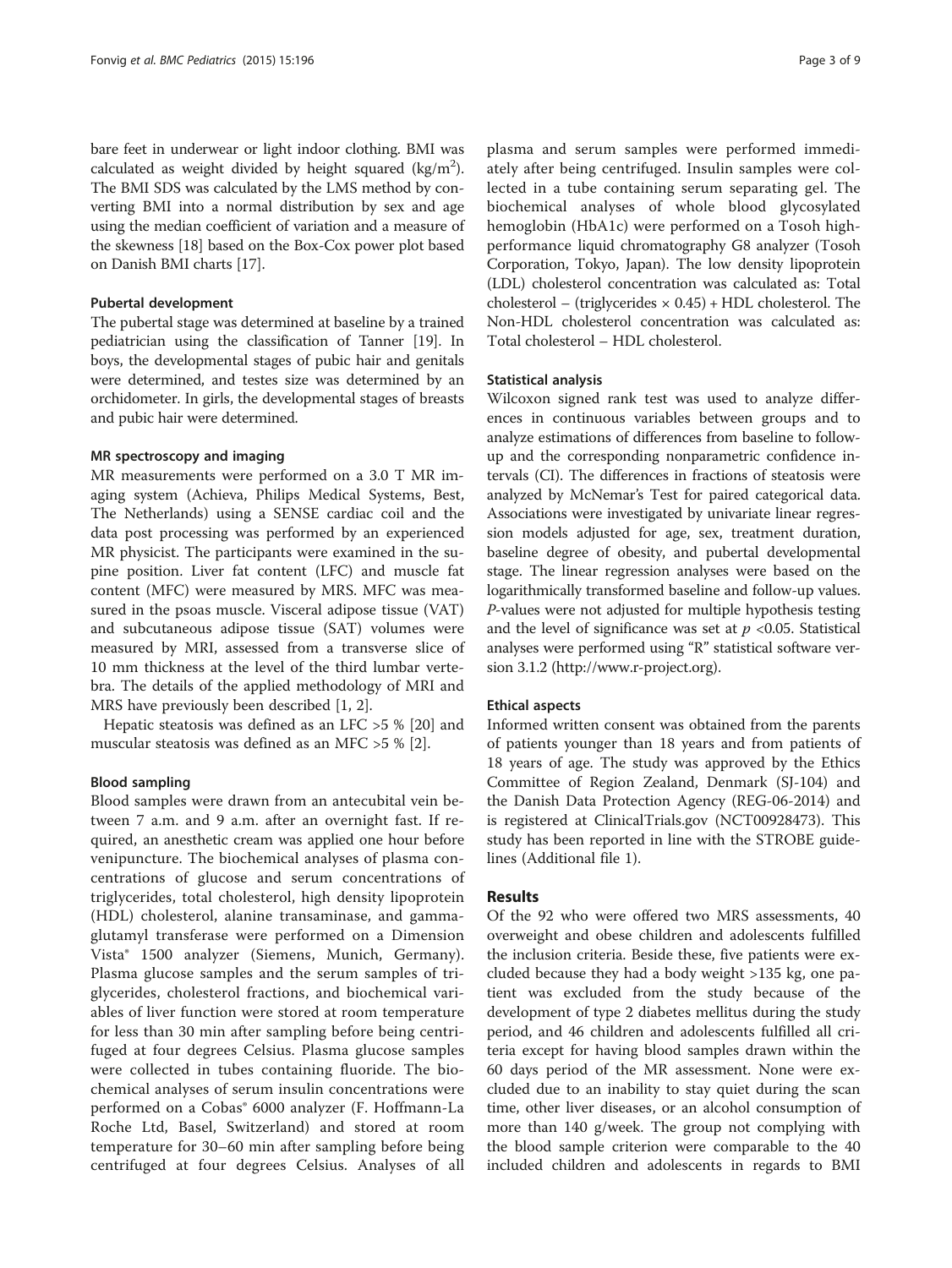SDS, VAT, SAT, and liver fat content before and after treatment (data not shown). The 40 overweight/obese children and adolescents (21 girls) had a baseline median BMI SDS of 2.80 (range 1.49–3.85) and a median age of 13.7 years (10.0–16.8). MRS, MRI, and concomitant anthropometric and biochemical measures were performed on all study participants at baseline and after a median of 12 months of follow-up (Table 1). The time between the MR scan and the biochemical measures was a median of 10 days (range: 0–58) at baseline and 10 days (1–59) at follow-up. Blood samples were performed within 30 days from the anthropometric measures (median: 12 days), and the time between the MR scan and the anthropometric measures was a median of 14 days (range: 0–56) at baseline and 17 days (1–53) at follow-up.

The 1406 children and adolescents included in treatment were 1.5 years younger (95 % CI: 0.6–2.5,  $p =$ 0.001) than the 40 included children and adolescents, but comparable in baseline BMI-SDS (difference: 0.1, CI 95 %:  $-0.1-0.3$ ,  $p = 0.23$ ).

#### **Treatment**

The characteristics of the 40 overweight and obese children and adolescents at baseline and follow-up are shown in Table 1. After an average of 12.2 months (95 % CI: 11.9–13.1) of treatment, BMI SDS was reduced by 0.23 (95 % CI: 0.10–0.44,  $p = 0.001$ ) accompanied by reductions in liver fat percentage  $(1.0, 95 %$  CI: 0.3–3.6,  $p = 0.01$ ), muscle fat percentage  $(2.4, 95 % CI: 0.7-4.0, p = 0.01)$ , and VAT volume (14 cm<sup>3</sup>, 95 % CI: 3–27,  $p = 0.01$ ). Furthermore, we observed reductions in concentrations of whole blood HbA1c by 1.0 mmol/mol (95 % CI: 0.0– 2.0,  $p = 0.04$ ), fasting serum levels of LDL cholesterol by 0.2 mmol/l (95 % CI: 0.0–0.4,  $p = 0.02$ ), and non-HDL cholesterol by 0.2 mmol/l (95 % CI: 0.0–0.4,  $p = 0.02$ ), and an increase in fasting serum HDL cholesterol concentration of 0.1 mmol/l (95 % CI: 0.0–0.2,  $p = 0.03$ ).

The individual treatment responses on levels of liver and muscle fat are shown in the Figs. [1](#page-4-0) and [2](#page-5-0), respectively. At baseline, the prevalence of hepatic steatosis was 28 %; a fraction that was 20 % at follow-up ( $p = 0.26$ ) (Table 1). Two of the 29 (7 %) study patients without hepatic steatosis at baseline exhibited hepatic steatosis at follow-up, while five of the 11 (45 %) with hepatic steatosis at baseline exhibited no hepatic steatosis at follow-up. Muscular steatosis was reduced from 75 % at baseline to 45 % at follow-up ( $p = 0.007$ ) (Table 1). Four of the ten (40 %) patients without muscular steatosis at baseline exhibited muscular steatosis at follow-up, while 16 of the 30 (53 %) with muscular steatosis at baseline exhibited no muscular steatosis at follow-up.

We observed no significant changes in fasting concentrations of plasma triglyceride, plasma glucose, serum insulin, or biochemical variables of liver function (Table 1).

Table 1 Characteristics of the 40 (21 girls) overweight children and adolescents

|                             | Baseline          | Follow-up         | $\overline{p}$ |
|-----------------------------|-------------------|-------------------|----------------|
| Age, years                  | 13.7 (10.0-16.8)  | 14.6 (10.9-17.8)  | $<0.0001***$   |
| <b>BMI SDS</b>              | 2.80 (1.49-3.85)  | 2.56 (0.18-4.68)  | $0.001**$      |
| VAT, $cm3$                  | $83(21-361)$      | 73 (15-396)       | $0.01*$        |
| SAT, $cm3$                  | 282 (97-518)      | 262 (74-527)      | 0.14           |
| LFC, %                      | $3.0(0.5 - 67.0)$ | $3.0(0.5 - 32.0)$ | $0.01*$        |
| Hepatic steatosis, fraction | 28 % (11/40)      | 20 % (8/40)       | 0.26           |
| MFC, %                      | $7.4(1.2-26.3)$   | $4.8(0.5 - 39.6)$ | $0.01*$        |
| Muscle steatosis, fraction  | 75 % (30/40)      | 45 % (18/40)      | $0.007**$      |
| Triglyceride, mmol/l        | $0.9(0.2 - 2.3)$  | $1.0(0.3-2.0)$    | 0.78           |
| HDL cholesterol, mmol/l     | $1.2(0.7-1.7)$    | $1.2(0.8-2.1)$    | $0.03*$        |
| LDL cholesterol, mmol/l     | $2.3(1.1-4.2)$    | $2.4(1.0-3.8)$    | $0.02*$        |
| Non-HDL cholesterol, mmol/l | $2.8(1.2 - 4.7)$  | $2.8(1.2 - 4.4)$  | $0.02*$        |
| Plasma glucose, mmol/l      | $5.1(4.2-6.2)$    | $5.1(4.4-5.9)$    | 0.42           |
| Serum insulin, pmol/l       | $83(11-271)$      | 87 (14-226)       | 0.99           |
| HbA1c, mmol/l               | $35(28-42)$       | 34 (26-40)        | $0.04*$        |
| ALT, U/I                    | $22(11-126)$      | $22(10-69)$       | 0.67           |
| GGT, U/I                    | $18(5 - 134)$     | $16(9-33)$        | 0.72           |

Data are medians (range) due to a non-normal distribution

ALT alanine transaminase; BMI body mass index; GGT gamma-glutamyl transferase; HDL high density lipoprotein; HbA1c glycosylated hemoglobin; IMCL intramyocellular lipid content; LDL low density lipoprotein; LFC liver fat content; MFC muscle fat content; SAT subcutaneous adipose tissue volume; SDS standard deviation score; VAT visceral adipose tissue volume

P value for group differences: \*\*\*  $p$  <0.001; \*\*  $p$  <0.01; \*  $p$  <0.05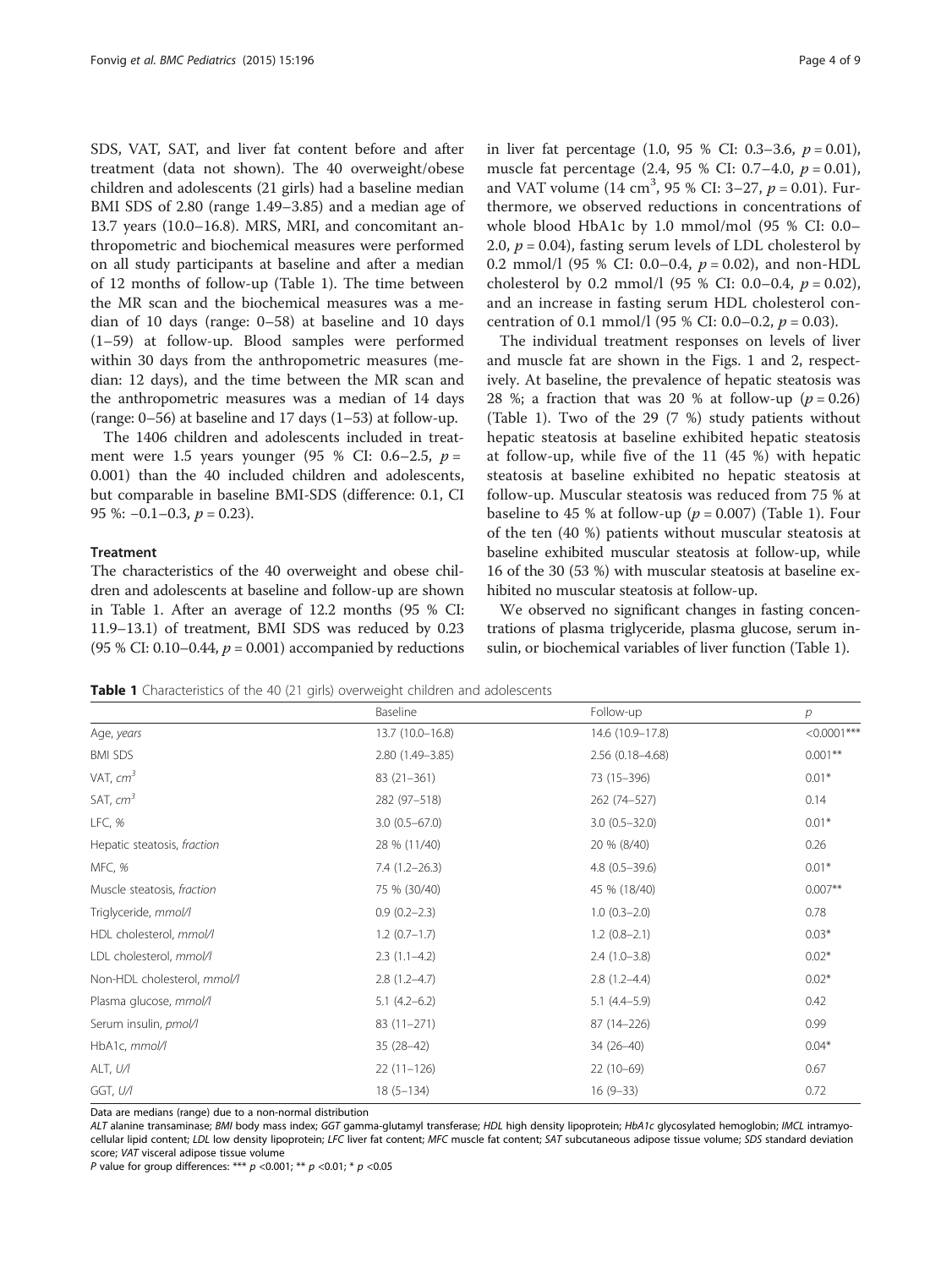<span id="page-4-0"></span>

#### Changes in liver fat content

Changes in LFC, adjusted for the baseline level of LFC, age, sex, treatment duration, baseline degree of obesity, and pubertal developmental stage, associated positively with changes in MFC ( $p = 0.045$ ) and inversely with baseline levels of liver fat ( $p = 0.001$ ). Changes in LFC were not significantly associated with baseline levels of or changes in BMI SDS ( $p = 0.30$ ,  $p = 0.57$ ), VAT ( $p = 0.47$ ,  $p = 0.45$ ), SAT ( $p = 0.27$ ,  $p = 0.21$ ), or fasting concentrations of triglycerides ( $p = 0.49$ ,  $p = 0.78$ ), HDL cholesterol ( $p = 0.83$ ,  $p = 0.62$ ), LDL cholesterol ( $p = 0.67$ ,  $p = 0.06$ ), non-HDL cholesterol ( $p = 0.63$ ,  $p = 0.07$ ), plasma glucose ( $p = 0.66$ ,  $p = 0.67$ ), serum insulin ( $p = 0.07$ ,  $p = 0.12$ ), HbA1c ( $p =$ 0.61,  $p = 0.50$ ), alanine transaminase ( $p = 0.87$ ,  $p = 0.16$ ), or gamma-glutamyl transferase ( $p = 0.83$ ,  $p = 0.16$ ).

While the group not exhibiting hepatic steatosis at baseline maintained the degree of LFC (median change: −0.1 %,

(interquartile range: −0.7; 0.5)), the group exhibiting hepatic steatosis decreased the LFC by a median −7.8 % (−22.0; −3.4) (p-value for difference:  $p = 0.0003$ ).

#### Changes in muscle fat content

Changes in MFC, adjusted for the baseline level of MFC, age, sex, treatment duration, baseline degree of obesity, and pubertal developmental stage, associated positively with changes in VAT ( $p = 0.001$ ) and inversely with baseline levels of MFC ( $p = 0.0005$ ). Changes in MFC were not significantly associated with baseline levels of or changes in BMI SDS ( $p = 0.17$ ,  $p = 0.36$ ), LFC ( $p = 0.25$ ,  $p = 0.47$ ), SAT ( $p = 0.15$ ,  $p = 0.57$ ), or fasting concentrations of triglycerides ( $p = 0.11$ ,  $p = 0.86$ ), HDL cholesterol ( $p = 0.85$ ,  $p = 0.45$ ), LDL cholesterol ( $p = 0.11$ ,  $p =$ 0.28), non-HDL cholesterol ( $p = 0.07$ ,  $p = 0.24$ ), plasma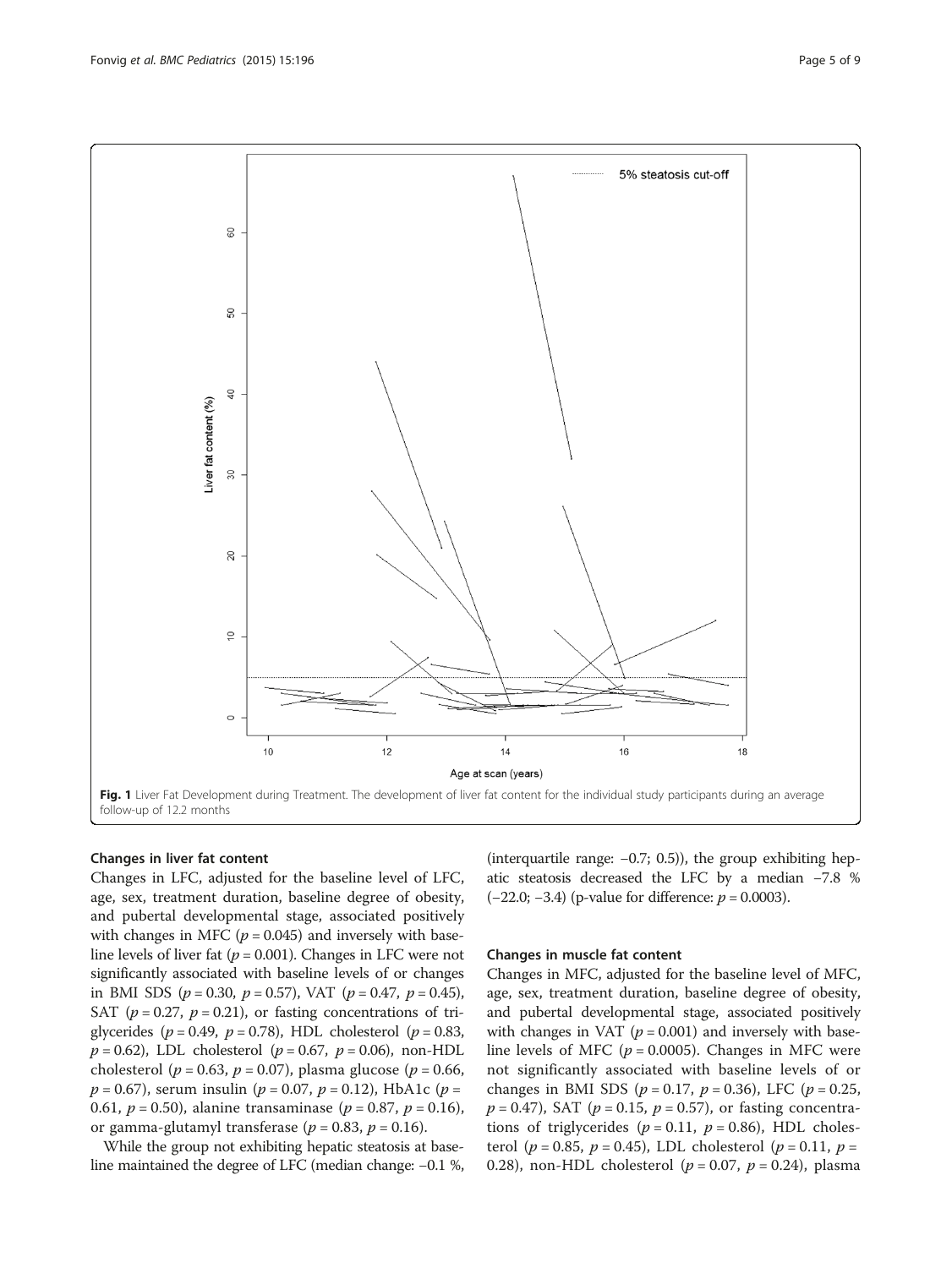<span id="page-5-0"></span>

glucose ( $p = 0.66$ ,  $p = 0.37$ ), serum insulin ( $p = 0.53$ ,  $p =$ 0.21), or HbA1c ( $p = 0.06$ ,  $p = 0.52$ ).

While the group not exhibiting muscular steatosis at baseline tended to increase the degree of MFC (median change:  $2.1$  %, (interquartile range:  $-0.5$ ; 3.6)), the group exhibiting muscular steatosis decreased the MFC by a median  $-3.4$  % ( $-7.0$ ;  $-1.6$ ) (p-value for difference:  $p = 0.74$ ).

Only the inverse associations between the change in and the baseline level of both LFC and MFC remained significant after adjusting for multiple testing ad modum Benjamini & Hochberg (data not shown).

#### **Discussion**

This 1-year multidisciplinary intervention program associated with a biologically important reduction in liver and muscle fat as assessed by magnetic resonance measures. Comparable findings of concomitant reductions in BMI SDS, MRI-measured liver fat, and waist circumference (as a surrogate measure of visceral fat) have been reported in a 1-year nutrition-behavior intervention study of 26 obese children with an age of 6–14 years [[21\]](#page-8-0). The present study extends these findings by reporting reductions in ectopic fat content in liver and muscle independent of the magnitude of weight loss. In a 12 week exercise intervention study of 15 obese and 14 lean post-pubertal adolescents, van der Heijden et al. [[22\]](#page-8-0) observed reductions in MRS-measured liver fat, but without reductions in intramyocellular lipids (IMCL) or BMI SDS suggesting the beneficial effect of longer treatment periods, as observed in the present study.

In two multidisciplinary childhood obesity treatment programs of 6 and 12 months duration, respectively, Koot et al. [[23](#page-8-0)] in a study of 144 children and adolescents and Reinehr et al. [[24\]](#page-8-0) in a study of 109 children and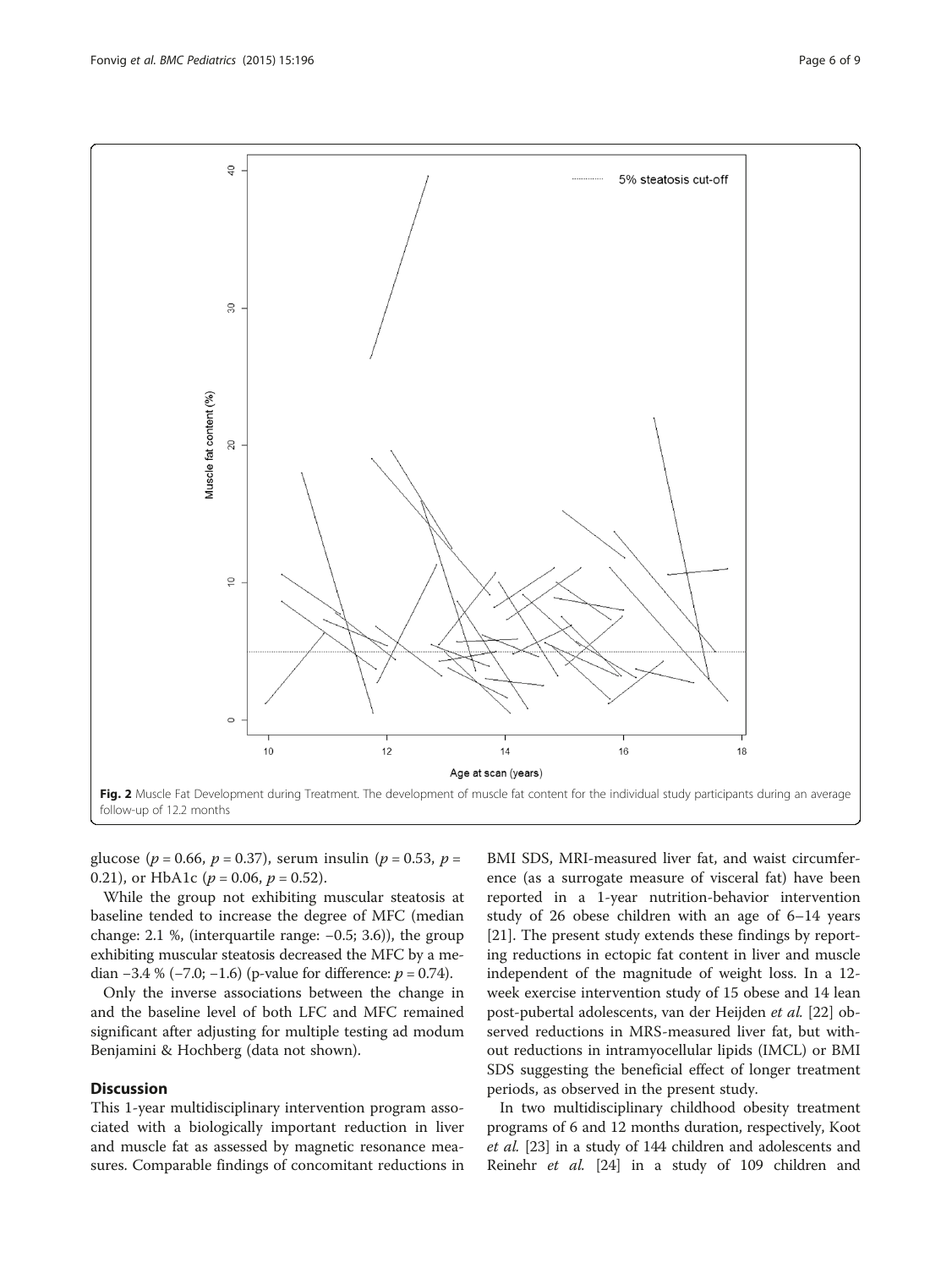adolescents reported reductions in ultrasound-measured LFC and BMI SDS. Compared to MRS, ultrasonographic longitudinal studies have some limitations since they provide less precise and reproducible quantitative information and have great inter- and intraobserver variability [\[25\]](#page-8-0). Although both studies used a single experienced observer, Koot et al. [\[23\]](#page-8-0) still reported an intraobserver agreement as low as 57 %, whereas Reinehr et al. [\[24](#page-8-0)] did not report observer variability.

A study on seven adults reported a reduction in MRSmeasured IMCL during 9 weeks of dietary weight loss intervention [\[26\]](#page-8-0), while a 12-week dietary weight loss intervention of 13 non-diabetic obese adults found no reductions in MRS-measured IMCL [\[27\]](#page-8-0). These differences might reflect a considerable variability in the accumulation of fat in muscle tissue, which is also suggested in the 40 % of the present study participants who shifted from no muscular steatosis to muscular steatosis, although we observed a significant majority of the patients shifting from muscular steatosis to no steatosis (Fig. [2](#page-5-0)). Furthermore, in ten obese adults, a 6 months weight loss intervention reduced MRS-measured IMCL in the mainly glycolytic tibialis muscle [[28](#page-8-0)], but not in the mainly oxidative soleus muscle, despite that glycolytic muscles, including the psoas muscle, generally contain lower amounts of fat as compared to oxidative muscles [[29](#page-8-0), [30\]](#page-8-0).

#### Glucose metabolism

Associations between the accumulation of fat in skeletal muscle and dysregulation of the glucose metabolism have been reported in both cross-sectional [[31](#page-8-0)] and longitudinal studies [\[26](#page-8-0)].

In a weight loss study of seven overweight adults undergoing dietary intervention alone compared to nine overweight adults undergoing combined dietary and exercise intervention, Toledo et al. reported comparable changes in weight loss and insulin sensitivity in the two groups, while biopsy-proven IMCL was reduced only in the dietary intervention group [\[32](#page-8-0)]. This suggests that muscle lipid accumulation is independent of insulin sensitivity, which is also suggested in the study by van der Heijden et al. where insulin sensitivity improved without reductions in IMCL [\[22](#page-8-0)].

The relationship between fatty liver and elevated fasting circulating levels of glucose and insulin has been reported in cross-sectional studies [[4, 5\]](#page-8-0). In the aforementioned intervention study by van der Heijden et al, reductions in liver and visceral fat correlated with reductions in circulating insulin concentrations in the group of obese adolescents [[22\]](#page-8-0). Several longitudinal studies of reductions in LFC assessed by ultrasound have shown concomitant improvements in glucose metabolism in 144, 84, 71, and 20 children and adolescents, respectively [\[23](#page-8-0), [33](#page-8-0)–[35](#page-8-0)], suggesting a positive

association between LFC and insulin resistance. In contrast, Pozzato et al. [[21](#page-8-0)] and Reinehr et al. [[24\]](#page-8-0) did not observe any associations between changes in liver fat and changes in fasting glucose or insulin levels, despite comparable sample sizes. In the present study, no reductions were seen in either fasting insulin or glucose, despite improvements in a range of other metabolic markers. This is most likely due to a majority of study participants undergoing puberty during the treatment period, and the transitory physiological insulin resistance (worsening glucose metabolism) in the pubertal period that potentially overshadows any improvements resulting from the treatment [[36\]](#page-8-0). Nonetheless, we did observe reductions in HbA1c in the present study.

#### Lipid metabolism

Cross-sectional studies in children and adolescents have reported positive associations between serum lipid profiles and steatosis in liver [\[37](#page-8-0)] and muscle [[38\]](#page-8-0). Longitudinal pediatric studies have shown relationships between lipid profiles and hepatic steatosis [[23\]](#page-8-0) and liver fibrosis [[33\]](#page-8-0) - a complication to hepatic steatosis - although none of these associations remained significant in multivariate analyses [\[23](#page-8-0), [33](#page-8-0)]. In two longitudinal studies on concomitant changes in MFC and serum lipid variables in adults, no significant associations have been reported [[26, 27](#page-8-0)]. Although improvements in the general serum lipid profile were observed in the present study, no significant association to ectopic fat in liver and muscle were observed.

#### Relationship between the ectopic fat depots

The deposition of lipids in the ectopic fat depots is thought to take place when the capacity of the subcutaneous adipose tissue is exceeded [[3\]](#page-8-0). Positive correlations have previously been reported between LFC and VAT [\[1](#page-7-0), [27](#page-8-0), [28\]](#page-8-0), MFC and VAT [\[2](#page-7-0)], and between LFC and MFC [[5](#page-8-0)], suggesting that storage and mobilization of lipids in these ectopic depots are interconnected. These findings are in line with results in the present study, except for the lack of association between LFC and VAT. In the present study, we furthermore observed that the changes in ectopic fat content in liver and muscle were inversely associated with their respective baseline levels, suggesting that individuals with a higher level of ectopic tissue fat at the baseline exhibited greater reductions in ectopic fat content during treatment. This observation may be (partly) explained by the phenomenon 'regression towards the mean'.

#### Biochemical markers of liver function

Changes in LFC have been positively associated with changes in alanine transaminase and gamma-glutamyl transferase in childhood obesity treatment [[39](#page-8-0)] of a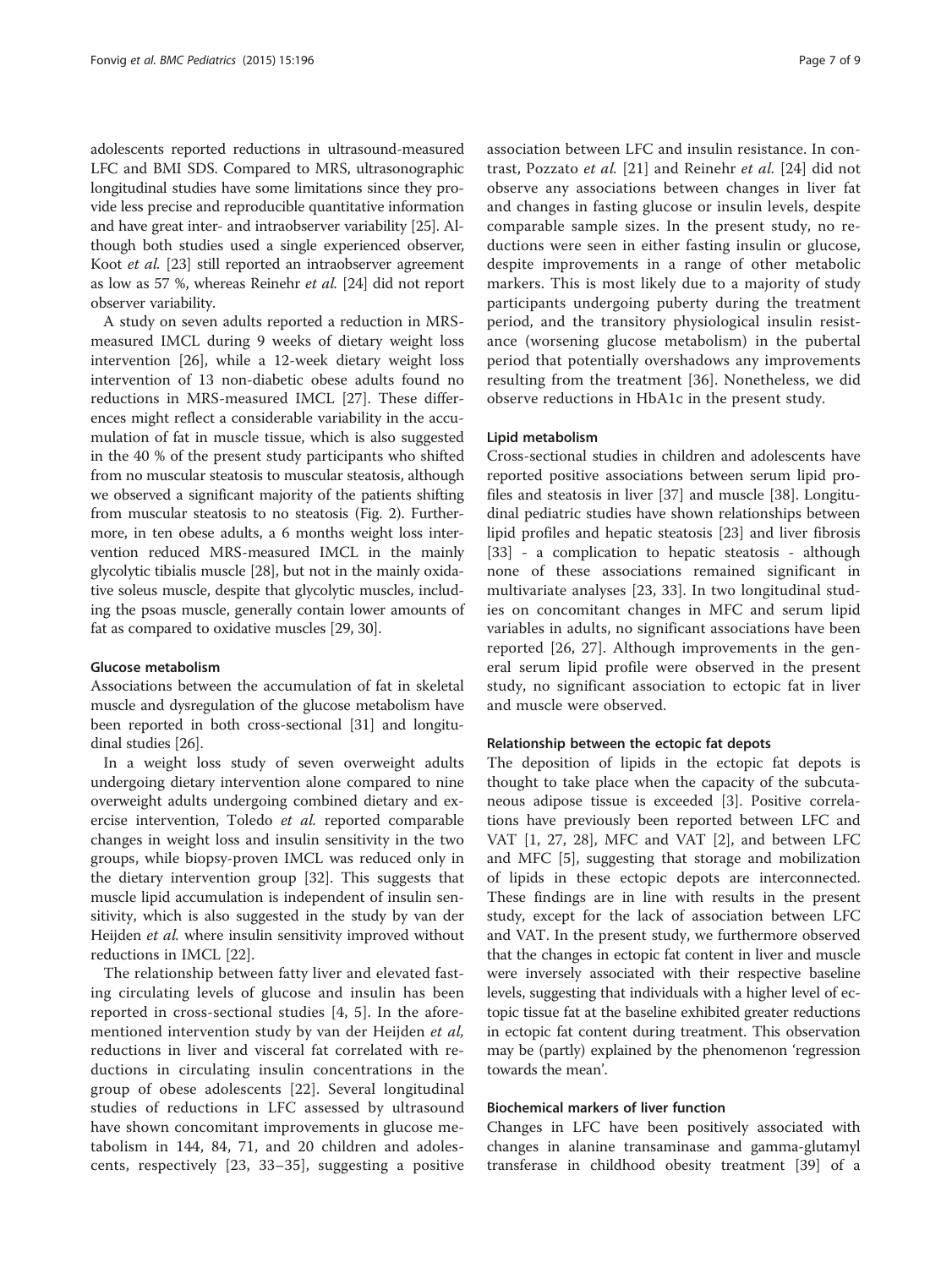<span id="page-7-0"></span>comparable sample size to the present study. Even though childhood obesity has been linked to fatty liver [[40\]](#page-8-0) and elevated concentrations of liver enzymes [\[41](#page-8-0)], the measures of variables serving as proxies for liver function may deviate from and potentially underestimate pathological histological alterations in the liver [\[42](#page-8-0)]. In line with the latter, we observed no relationships between liver fat changes and baseline or follow-up levels of liver function markers.

#### Strengths and limitations

A strength of the present protocol is the relatively high number of participants with simultaneous MRS-assessed fat content in liver and muscle and concomitant measures of anthropometrics and pertinent fasting biochemical blood variables measured before and after a 1-year treatment period in a best-practice based multidisciplinary regimen focused at combating childhood obesity.

One of the major limitations of our study is that not all measures of biochemistry were assessed on the same day as the MR scan, hereby allowing natural day-to-day biological variations to affect the results. Additionally, most of the MR scans were performed after the start of intervention, which may have caused an underestimation of the ectopic fat reducing effect of treatment.

Furthermore, a large part of the children and adolescents assessed by MRS twice were excluded due to the 60 days limit criterion, why the presented data might be subject to a selection bias; e.g. that the study participants might have been more compliant to the treatment protocol than the excluded children and adolescents. Unfortunately, such exclusion is difficult to avoid in a study based on data from clinical practice, and the proposed time limit is important in order to justify concomitant changes within the data. Since the two groups were comparable in body composition both before and after treatment, we considered this selection bias acceptable.

Other limitations include that the sample size and the small changes in LFC may cause associations in regression analyses to be missed, and that the analyses of associations were made without adjusting for multiple testing, which increases the chance of type I errors. Furthermore, pubertal developmental stage was only assessed at baseline and not at follow-up.

#### Conclusions

Reductions in magnetic resonance spectroscopy measured liver and muscle fat are attainable in multidisciplinary childhood obesity treatment, independent of the magnitude of weight loss and with concomitant improvements in lipid and glucose metabolism.

#### Additional file

[Additional file 1:](dx.doi.org/10.1186/s12887-015-0513-6) STROBE statement for observational studies. (DOC 85 kb)

#### Abbreviations

BMI: body mass index; CI: confidence interval; HbA1c: glycosylated hemoglobin; HDL: high density lipoprotein; IMCL: intramyocellular lipids; MFC: muscle fat content; MR: magnetic resonance; MRI: magnetic resonance imaging; MRS: magnetic resonance spectroscopy; SAT: subcutaneous adipose tissue; SDS: standard deviation score; VAT: visceral adipose tissue.

#### Competing interests

None of the authors have any financial relationships relevant to this article to disclose and all authors disclose no conflicts of interests.

#### Authors' contributions

CEE (MD) drafted the initial manuscript, contributed to the collection, analysis, and interpretation of the data, and approved the final manuscript as submitted. EC (PhD) contributed to the collection and interpretation of the data, critically revised the manuscript, and approved the final manuscript as submitted. JDO (MS) and LAN (MS) contributed to the drafting and revisions of the manuscript, contributed to the analysis and interpretation of the data, and approved the final manuscript as submitted. Professor OP (MD, DMSc) and Professor TH (MD, PhD) contributed to the analysis and interpretation of the data, critically revised the manuscript, and approved the final manuscript as submitted. Professor HST (MD, DMSc) was responsible for the design of the study, contributed to the interpretation of the data, critically revised the manuscript, and approved the final manuscript as submitted. J-CH (MD, PhD) conceptualized the study, was responsible for the design of the study, established The Children's Obesity Clinic, contributed to the collection and the interpretation of the data, critically revised the manuscript, and approved the final manuscript as submitted. J-CH, TH, and OP established The Danish Childhood Obesity Biobank. All authors agreed to be accountable for all aspects of the work.

#### Acknowledgements

This study was funded by The Region Zealand Health and Medical Research Foundation and the Danish Innovation Foundation (grant 0603-00484B) and was part of the research activities of the Danish Childhood Obesity Biobank, as well as of the TARGET research initiative (The impact of our genomes on individual treatment response in obese children) [http://metabol.ku.dk/research/](http://metabol.ku.dk/research/research-project-sites/target/) [research-project-sites/target/](http://metabol.ku.dk/research/research-project-sites/target/), and BIOCHILD (Genetics and systems biology of childhood obesity in India and Denmark) [http://biochild.ku.dk/.](http://biochild.ku.dk/) The authors wish to thank Mrs Oda Troest and Mrs Birgitte Holløse for expert technical assistance, Michael Gamborg for statistical support, and all the participating children and adolescents including their families.

#### Author details

<sup>1</sup>The Children's Obesity Clinic, Department of Pediatrics, Copenhagen University Hospital Holbæk, 4300 Holbæk, Denmark. <sup>2</sup>The Novo Nordisk Foundation Center for Basic Metabolic Research, Section of Metabolic Genetics, Faculty of Medical and Health Sciences, University of Copenhagen, 2100 Copenhagen Ø, Denmark. <sup>3</sup>Department of Diagnostic Radiology, Copenhagen University Hospital Herlev, 2730 Herlev, Denmark. <sup>4</sup>University of Copenhagen, Faculty of Medical and Health Sciences, 2200 Copenhagen N, Denmark.

#### Received: 10 March 2015 Accepted: 24 November 2015 Published online: 30 December 2015

#### References

- 1. Bille DS, Chabanova E, Gamborg M, Fonvig CE, Nielsen TRH, Thisted E, et al. Liver fat content investigated by magnetic resonance spectroscopy in obese children and youths included in multidisciplinary treatment. Clin Obes. 2012;2:41–9.
- 2. Fonvig CE, Bille DS, Chabanova E, Nielsen TRH, Thomsen HS, Holm JC. Muscle fat content and abdominal adipose tissue distribution investigated by magnetic resonance spectroscopy and imaging in obese children and youths. Pediatr Rep. 2012;4:e11.